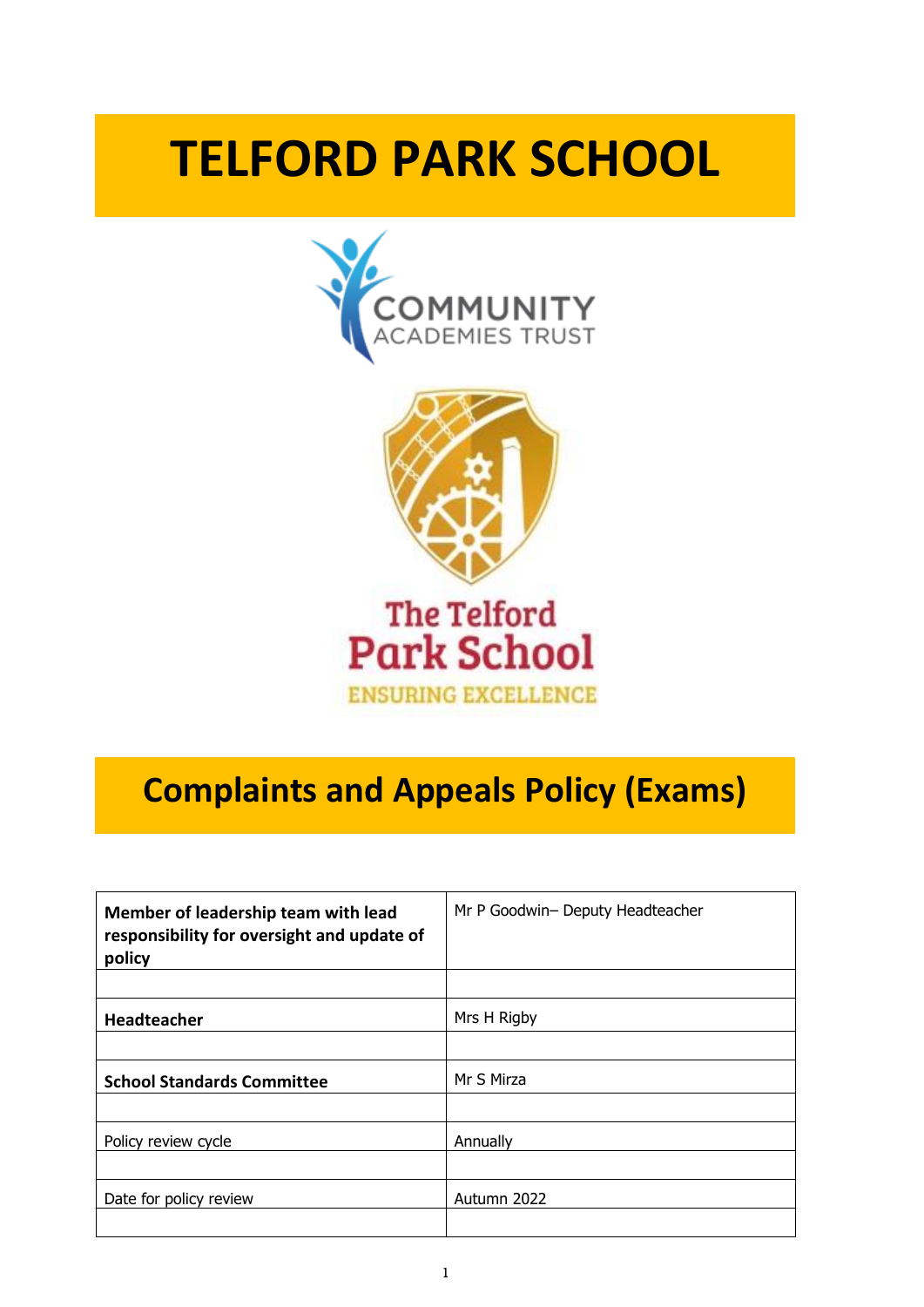# **Purpose of the policy**

This procedure confirms The Telford Park School's compliance with JCQ's General Regulations for Approved Centres 2020-2021 (section 5.8) that the centre will draw to the attention of candidates and their parents/carers their written complaints and appeals procedure which will cover general complaints regarding the centre's delivery or administration of a qualification.

# **Grounds for Complaint**

A candidate (or his/her/parent/carer) may make a complaint on the grounds below (this is not an exhaustive list).

#### **Teaching and learning**

- ▶ Quality of teaching and learning, for example
	- Non-subject specialist teacher without adequate training/subject matter expertise utilised on a long-term basis
	- ▶ Teacher lacking knowledge of new specification/incorrect core content studied/taught
	- ▶ Core content not adequately covered
	- Inadequate feedback for a candidate following assessment(s)
- Pre-release/advance material/set task issued by the awarding body not provided on time to an exam candidate
- The taking of an assessment, which contributes to the final grade of the qualification, not conducted according to the JCQ/awarding body instructions
- $\blacktriangleright$  The marking of an internal assessment, which contributes to the final grade of the qualification, not undertaken according to the requirements of the awarding body (complainant should refer to the centre's *internal appeals procedure*)
- Centre fails to adhere to its *internal appeals procedure*
- **Candidate not informed of his/her centre assessed marks prior to marks being submitted to the** awarding body
- Candidate not informed of his/her centre assessed marks in sufficient time to request/appeal a review of marking prior to marks being submitted to the awarding body
- Candidate not given sufficient time to review materials to make a decision whether to request a review of centre assessed marks

#### **Access arrangements**

- **Candidate not assessed by the centre's appointed assessor**
- Candidate not involved in decisions made regarding his/her access arrangements
- Candidate did not consent to personal data being shared electronically (by the non-acquisition of a signed Data Protection Notice/candidate data personal consent form) Candidate not informed/adequately informed of the arrangements in place and the subjects or components of subjects where the arrangements would not apply
- Exam information not appropriately adapted for a disabled candidate to access it
- $\triangleright$  Adapted equipment put in place failed during exam/assessment